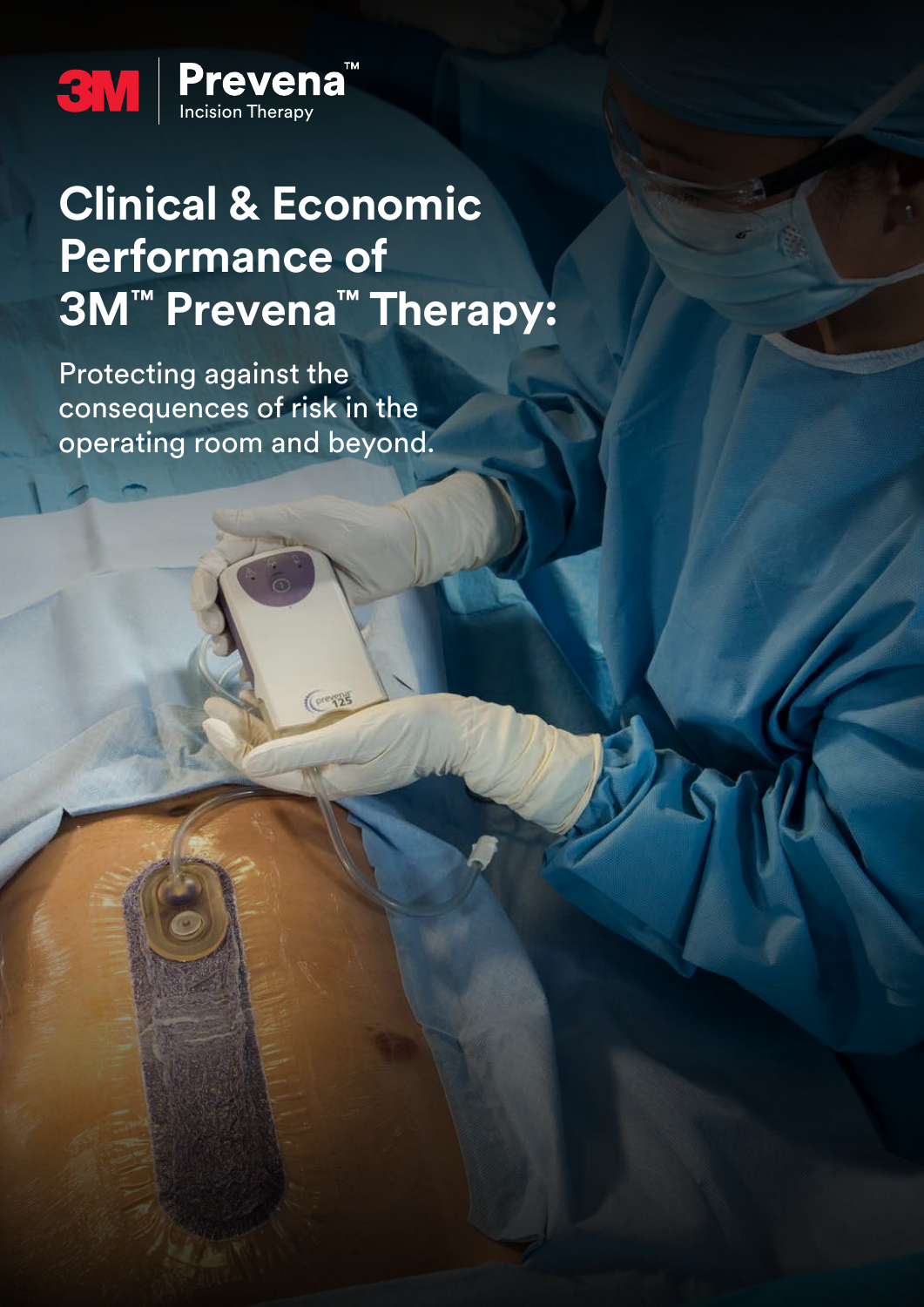### **Finding**

# **3M™ Prevena™ Therapy and PICO™ Therapy are not the**

Prevena Therapy is the only medical device proven to aid risk patients, as well as in the reduction of complication-re



#### **Prevena Therapy adds benefits to clinicians**

Post-surgical complications can be costly and complicated. Prevena Therapy supports clinical safety goals by **helping reduce the incidence of seroma and protecting against superficial SSIs** in Class I and II wounds in high risk patients.

Two meta-analyses of peer reviewed randomized controlled trials (17 RCTs) published between January 2010 and June 2018 were conducted to evaluate the incidence of SSIs for two incision management systems.<sup>1</sup>

#### **Finding**

## **Supporting the goals of managing risk beyond the OR, patients utilizing Prevena Therapy show reduced likelihood of SSI versus patients utilizing the standard of care (SOC).**

- Meta-analysis #1: Prevena Therapy vs conventional dressings (SOC)
- Meta-analysis #2: PICO™ Therapy vs conventional dressings (SOC)

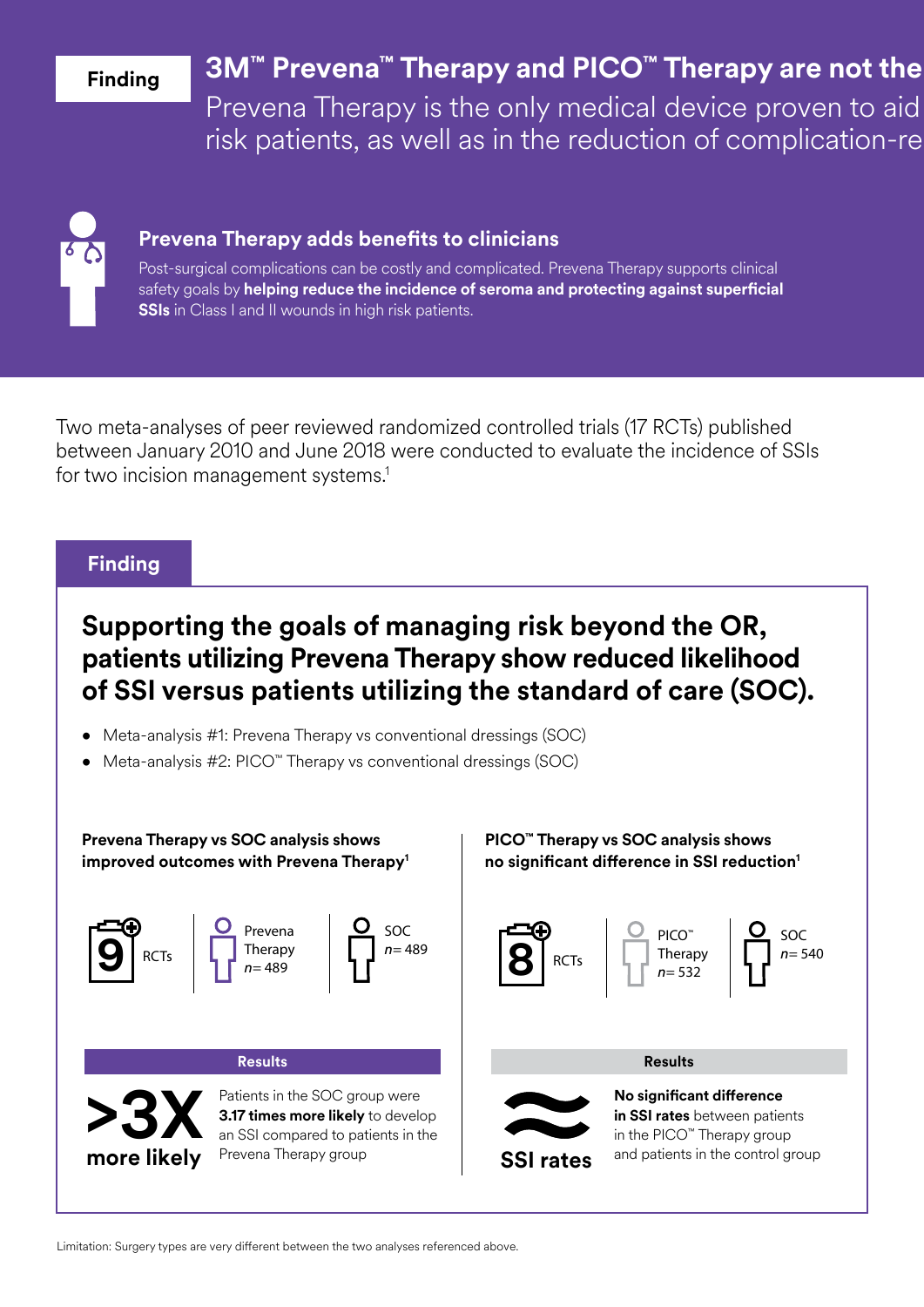## same.

in the reduction of superficial surgical site infections (SSIs) in highlated events such as seroma, that can ripple beyond the OR.

| IJ |         |   |  |  |
|----|---------|---|--|--|
|    | ٠<br>T. | n |  |  |
|    | a se    | H |  |  |
|    |         |   |  |  |

## **Prevena Therapy adds benefits to hospitals**

Prevena Therapy supports your facility's quality metrics and safety goals as the **ONLY medical device proven to aid in the reduction of seromas and superficial SSIs**.

Additional data from the RCTs included in the original meta-analyses publication compared outcomes in kit usage and dressing changes of closed incision management systems, Prevena Therapy and PICO<sup>™</sup> Therapy.<sup>2</sup>

#### **Finding**

## **Supporting the goals of lower touch care, fewer dressing kits and dressing changes were required with Prevena Therapy than PICO™ Therapy.**

|                                                     | <b>3M<sup>™</sup> Prevena<sup>™</sup> Therapy</b> | PICO <sup>™</sup> Therapy |
|-----------------------------------------------------|---------------------------------------------------|---------------------------|
| # of patients                                       | 489                                               | 532                       |
| required kits<br>per patient                        |                                                   | $1.5$ average             |
| additional dressing changes<br>per patient required |                                                   | 1.7<br>average            |

**What this means: Clinical time and money may be saved** when selecting Prevena Therapy, as facilities may ultimately pay more to treat patients with multiple PICO™ Therapy kits and the increased volume of dressing changes.